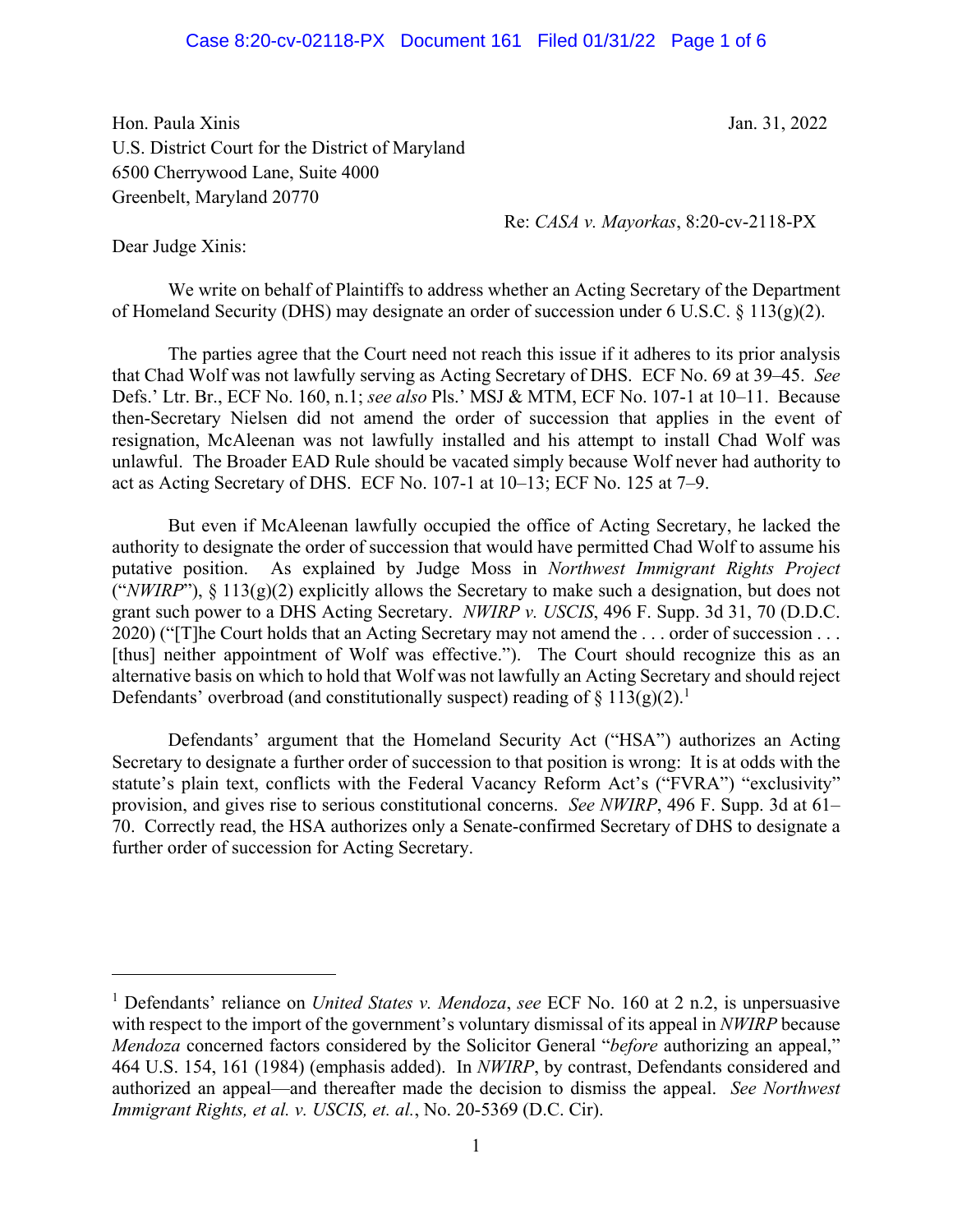## **I. Under the Plain Text of the HSA, Only the Secretary Can Designate an Order of Succession.**

The plain text of  $\S 113(g)(2)$  distinguishes between the Secretary of DHS and the Acting Secretary: "the *Secretary* may designate such other officers of the Department in further order of succession to serve as *Acting Secretary*." 6 U.S.C. § 113(g)(2) (emphasis added). The *NWIRP* court correctly concluded that the text of  $\S$  113(g)(2) explicitly authorizes the Secretary to designate a further order of succession but does not confer that authority on the separate position of Acting Secretary. *NWIRP*, 496 F. Supp. 3d at 61–62. This literal interpretation of the text "respect[s] Congress' decision to use different terms to describe different categories of people or things." *Mohamad v. Palestinian Auth.*, 566 U.S. 449, 456 (2012); *accord Burlington N. & Santa Fe Ry. Co. v. White,* 548 U.S. 53, 62–63 (2006) (stating the "normal<sup>[]</sup> presum[ption]" that "Congress intended its different words to make a legal difference").

 Defendants ignore the plain text of the statute and insist that all statutory references to a principal officer's authority must apply to an official acting for that officer. ECF No. 160 at 2 (arguing any ruling to the contrary would "undermine the entire point of acting service"). But this misstates the issue. Plaintiffs do not contend that the powers of an acting official are generally distinct from those of principal officers. Rather, Plaintiffs' argument is that the statutory text here explicitly refers to *both* the Secretary and the Acting Secretary in the same provision and assigns a specific authority only to the Secretary, and thus the two positions do not have identical authority in the area that is addressed in the sentence—i.e., the ability to create a new order of succession.<sup>2</sup> Plaintiffs' textual interpretation of  $\S 113(g)(2)$  does not limit the authority of acting officers in general. In contrast, adopting Defendants' interpretation would "undermine the entire point" of Congress using "different words" in the statute.

## **II. Because the Text of § 113(g)(2) Does Not Explicitly Authorize the Acting Secretary to Designate an Order of Succession, the FVRA's Exclusivity Provision Prevents the Acting Secretary from Doing So.**

The FVRA's exclusivity provision also supports Plaintiffs' reading of  $\S 113(g)(2)$ . The FVRA provides the "exclusive" means to fill temporary vacancies—unless a statutory provision "expressly" authorizes "the head of an Executive department," among others, "to designate an officer or employee to perform the functions and duties of a specified office temporarily in an acting capacity." 5 U.S.C. § 3347(a)(1)(A). As discussed *supra*, § 113(g)(2) does not "expressly" authorize the Acting Secretary to designate the order of succession. Therefore, as the *NWIRP* court correctly held, § 113(g)(2) does not create an exception to the FVRA's exclusivity provision. *See*

 $\overline{a}$ 

 $2$  Defendants assert that they are unaware of instances where a statutory authority is "doubly" assign[ed]" to a Secretary and Acting Secretary, ECF No. 160 at 2, but there are several such instances in the U.S. Code. *See, e.g.*, 8 U.S.C. § 1182(n)(2)(G)(i) ("In the case of an investigation under this clause, the Secretary of Labor (or the acting Secretary in the case of the absence o[r] disability of the Secretary of Labor) shall personally certify that reasonable cause exists and shall approve commencement of the investigation."); 21 U.S.C. § 355(e) ("[I]f the Secretary (or in his absence the officer acting as Secretary) finds that there is an imminent hazard to the public health, he may suspend the approval of such application immediately.").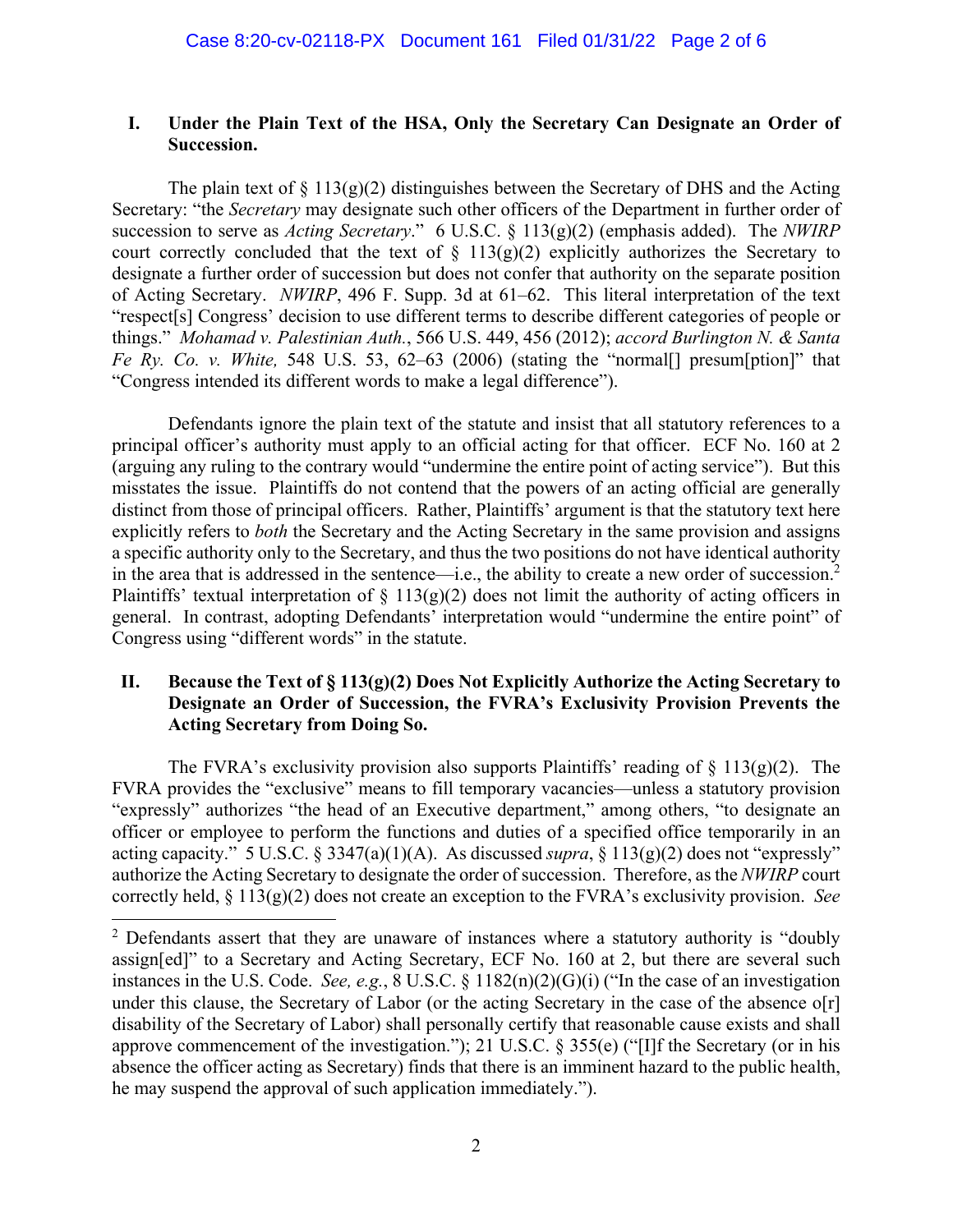*NWIRP*, 496 F. Supp. 3d at 63 ("Defendants' broad reading of § 113(g) is also at odds with the plain meaning of the word 'expressly.'").

Defendants' efforts to rebut the *NWIRP* court's reasoning fail. Defendants first argue that an acting officer is vested with all the powers of the office, which functionally include those set forth in  $\S113(g)(2)$ . ECF No. 160 at 2–3. In addition to ignoring the plain text of the statute, this *general* statement ignores the FVRA's *specific* requirement that the authority to appoint an acting officer be expressly authorized. *See* 5 U.S.C. § 3347(a)(1). Because no statute "expressly" vests the Acting Secretary of DHS with authority to modify the order of succession, the Acting Secretary lacks authority to do so. *See NWIRP*, 496 F. Supp. 3d at 63–64.

Next, Defendants argue that  $\S 113(g)(2)$ 's "notwithstanding" language is "clearly an exception" to the FVRA's exclusivity rule. ECF No. 160 at 2. But the question is not whether  $\S 113(g)(2)$  constitutes an exception, but whether that exception should be construed broadly or narrowly. Plaintiffs' narrow interpretation is preferable for three reasons: first, it is supported by canons of statutory construction; second, it upholds the purpose of the FVRA; and third, it recognizes that the FVRA is incorporated into § 113 of the HSA.

**(i) Canons of construction**: According to the Supreme Court "[a]n exception to a 'general statement of policy' is 'usually read . . . narrowly in order to preserve the primary operation of the provision.'" *Maracich v. Spears*, 570 U.S. 48, 60 (2013) (quoting *Commissioner v. Clark*, 489 U.S. 726, 739 (1989)). Further, "exceptions ought not operate to the farthest reach of their linguistic possibilities if that result would contravene the statutory design." *Id.*; *see also NWIRP*, 496 F. Supp. 3d at 63.

**(ii) Purpose of the FVRA**: The FVRA "was framed as a reclamation of the Congress's Appointments Clause power." *SW Gen., Inc. v. NLRB*, 796 F.3d 67, 70 (D.C. Cir. 2015), *aff'd*, 137 S. Ct. 929 (2017). Allowing an Acting Secretary to designate an order of succession risks significantly undermining Congress's purpose in passing the FVRA by relieving Presidents of their responsibility to select acting officials, *see NWIRP*, 496 F. Supp. 3d at 63,<sup>3</sup> and by potentially preventing the Senate from providing advice and consent.

**(iii) Section 113 incorporates the FVRA**: As the *NWIRP* court correctly noted, "Congress wrote the HSA to operate alongside the FVRA," and  $\S$  113 of the HSA explicitly incorporates the FVRA. *Id*. at 62. The HSA specifies that any order of succession must begin—pursuant to the FVRA—with the Deputy Secretary as the First Assistant to the Secretary, and then the Under Secretary for Management—*i.e.*, the First Assistant to the Deputy under the FVRA—as Acting Secretary if the Deputy is unavailable. 6 U.S.C. § 113(a)(1)(A)&(F); *id.* § 113(g)(1). As the *NWIRP* court reasoned, the HSA incorporates the FVRA's default scheme, and therefore, any exceptions it makes to that scheme are to be construed narrowly. *See* 496 F. Supp. 3d at 62–63.

<sup>&</sup>lt;sup>3</sup> Defendants' argument that "other officers" in § 113(g)(2) is limited to officers enumerated in § 113, and thus, "all [such officers] are appointed by the President," ECF No. 160 at 4, misses the point. Under the FVRA, the President is responsible for selecting acting officials for *principal* officer positions; the fact that the President selected an officer for another role that does not require Senate confirmation does not relieve the President of the obligation under the FVRA to select acting officials to serve in PAS roles that do require Senate confirmation.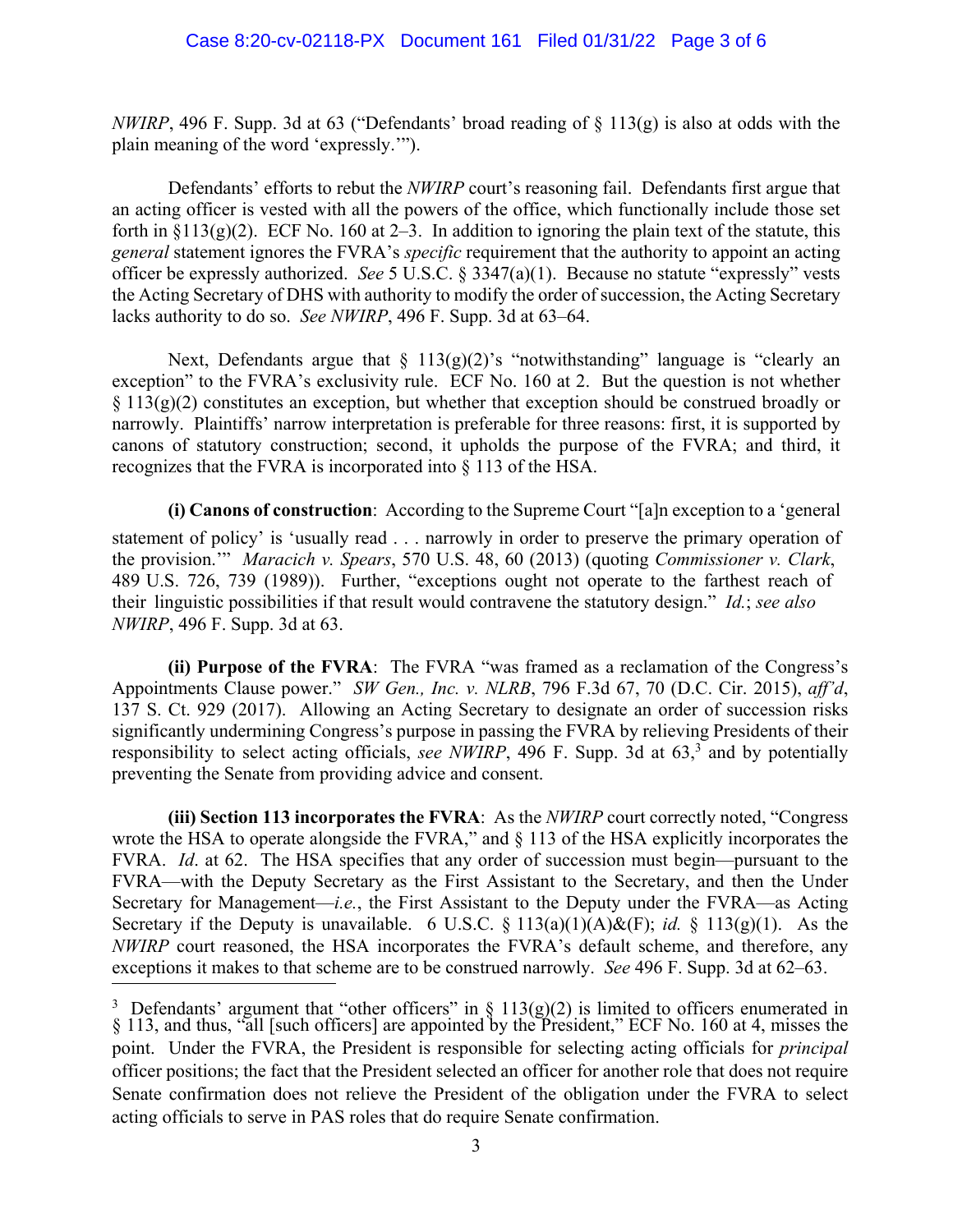## **III. Defendants' Interpretation of § 113(g)(2) Raises Serious Constitutional Concerns.**

As the *NWIRP* court noted, Defendants' overbroad interpretation of  $\S$  113(g)(2) raises serious constitutional concerns about the interplay between the statute and the Appointments Clause. 496 F. Supp. 3d at 64. Under the Appointments Clause, "Congress may by Law vest the Appointment of such inferior Officers, as they think proper, in the President alone, in the Courts of Law, or in the Heads of Departments." U.S. Const. art. II, § 2, cl. 2. "Reading...§ 113(g) to permit any Department official who is serving as Acting Secretary to appoint successors to the office of Acting Secretary would raise the question whether such an official is the 'Head of Department' for purposes of the Appointments Clause." *NWIRP*, 496 F. Supp. 3d at 64.

Defendants concede that an Acting Secretary who holds that position without the advice and consent of the Senate is not, by definition, a *principal* officer (and therefore is an "inferior officer" within the meaning of the Appointments Clause), but they inexplicably argue that such an inferior officer is nevertheless the "Head of the Department" within the meaning of the Appointments Clause. ECF No. 160 at 4–5. Defendants' interpretation thereby forces the Court to address the unresolved question of whether an inferior officer, not subject to Senate confirmation, may be a Department Head under the Appointments Clause. *See NWIRP*, 496 F. Supp. 3d at 64. Plaintiffs' interpretation of  $\S 113(g)(2)$ , by contrast, avoids this constitutional concern entirely by limiting the authority to designate an order of succession to a Senate-confirmed Secretary.

Defendants argue that their interpretation raises "no constitutional concerns." ECF No. 160 at 4. But Defendants' overbroad interpretation of  $\S$  113(g)(2) would grant inferior officers constitutional authority beyond what any court has heretofore recognized.<sup>4</sup>

First, Defendants argue that a designation of service under  $\S$  113(g)(2) is not an appointment within the meaning of the Appointments Clause, and so the *NWIRP* court's concerns are misplaced. *Id*. at 4. But this argument, if adopted, would only compound the constitutional problem. If a statute may simply avoid the question of whether inferior officers may serve as Heads of Departments as long as their service is in an "acting capacity," then the Appointments Clause itself would be rendered a nullity. Such an approach would also exempt acting officers from concerns about the constitutional limits on the duration of their service, or concerns about whom Congress may authorize to take such roles. The *NWIRP* court and the D.C. Circuit in *In re Grand Jury Investigation*—the case on which Defendants primarily rely<sup>5</sup>—both do not adopt this

<sup>&</sup>lt;sup>4</sup> Defendants' handwringing about the "far-reaching consequences" of a determination by this Court that an inferior officer cannot appoint another inferior officer, *see* ECF No. 160 at 5 n.7, is beside the point. As Defendants acknowledge, *id.*, the *NWIRP* court adopted Plaintiffs' interpretation of  $\S 113(g)(2)$  and did not need to reach this conclusion.

<sup>&</sup>lt;sup>5</sup> Defendants overstate the relevance of *In re Grand Jury*. The D.C. Circuit's narrow ruling was limited to a "single-issue" and addressed only whether then-Acting Attorney General Rosenstein was vested "with the same authority that could be exercised by the officer for whom he acts" with respect to that issue. 916 F.3d at 1055–56. That court's holding does not address the full scope of an Acting AG's authority.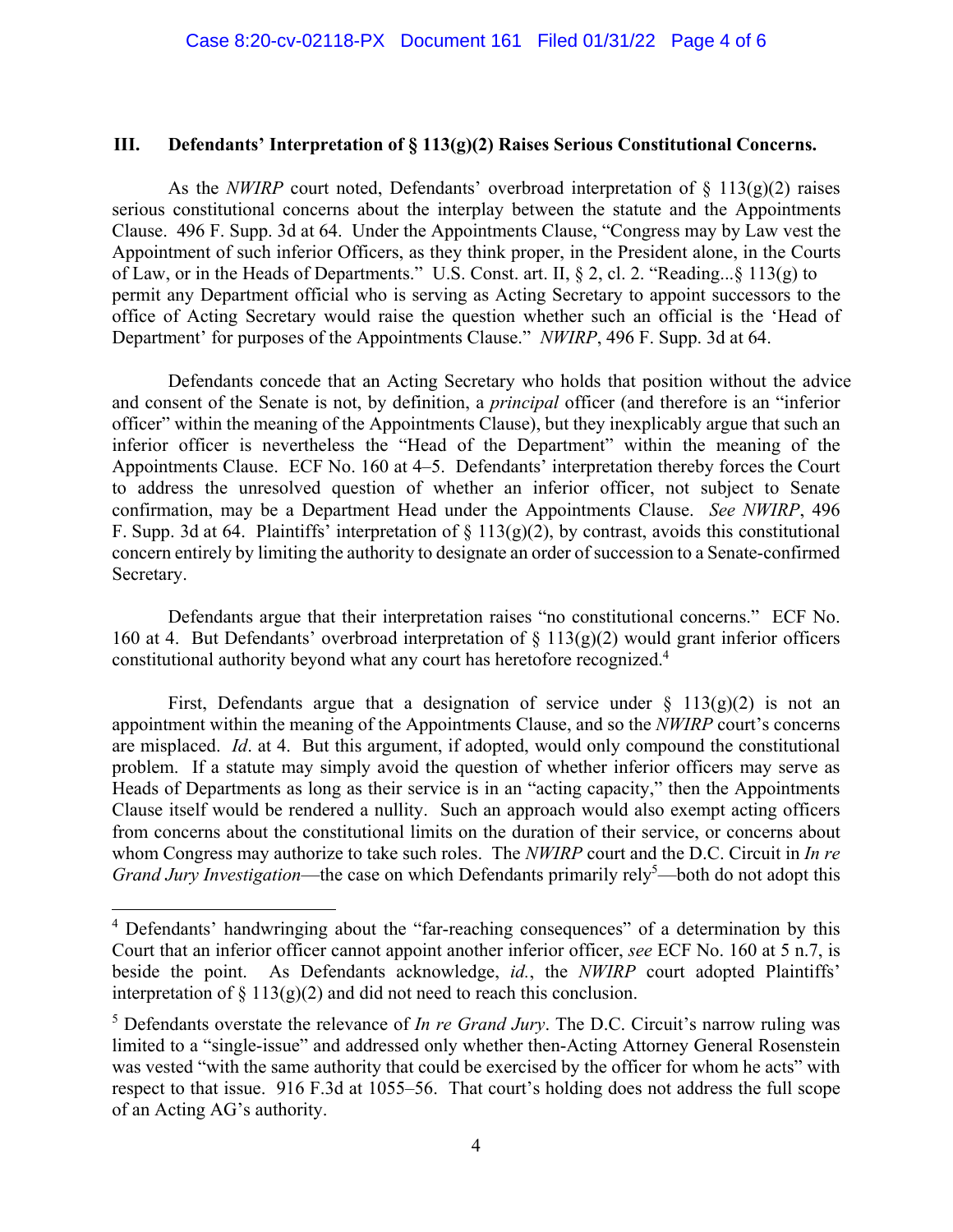view, and instead assess acting service within the bounds of the Appointments Clause. *See In re Grand Jury Investigation*, 916 F.3d 1047, 1055 (D.C. Cir. 2019); *NWIRP*, 496 F. Supp. 3d at 64– 69.

 Second, Defendants argue that an Acting Secretary becomes the Head of the Department when assuming the Acting Secretary role and thus gains the Department Head's authority to appoint inferior officers. ECF No. 160 at 5. But this circular assertion does not answer the constitutional question of whether an inferior officer—*i.e.*, one not subject to Senate confirmation—can exercise appointment authority. *In re Grand Jury* provides no support to Defendants here, because the statute at issue in that case authorizes the Deputy Attorney General a PAS officer—to serve as the Head of the Department in the Attorney General's absence. *See*  916 F.3d at 1055. The Deputy Attorney General is, by definition, subject to Senate confirmation and thus is a principal, not an inferior, officer. *See* 28 U.S.C. § 503.<sup>6</sup> Defendants' interpretation of  $\S 113(g)(2)$  would authorize inferior officers to assume the authority of the Head of the Department—including appointing other inferior officers—an issue the D.C. Circuit did not address in *In re Grand Jury*. *See* 916 F.3d at 1055–1056; *see NWIRP*, 496 F. Supp. 3d at 64–65 (discussing why *In re Grand Jury* does not resolve the constitutional concerns raised by Defendants' interpretation of the HSA). Further, Secretary Nielsen's Order included several inferior officer positions.7

In sum, Defendants' interpretation of  $\S$  113(g)(2) requires this Court to conclude that inferior officers may serve as Heads of Departments within the meaning of the Appointments Clause of the Constitution. Plaintiffs' interpretation does not and avoids these constitutional concerns.

<sup>&</sup>lt;sup>6</sup> The other cases cited by Defendants—which tangentially address this issue in dicta—are similarly inapposite: they concern the authority of other PAS officials. *See United States v. Nixon,*  418 U.S. 683, 694 (1974) (discussing the authority of Solicitor General, who is a PAS officer, to exercise the AG's power to "appoint subordinate officers to assist him in the discharge of his duties" when serving as Acting AG); *United States v. Pellicci,* 504 F.2d 1106, 1107 (1st Cir. 1974) (similar). Defendants cite no authority that addresses whether the Constitution permits an inferior officer—who has not been subject to Senate confirmation for any role—to serve as the Department Head capable of appointing other inferior officers.

<sup>7</sup> Additionally, as Defendants concede (*see* ECF No. 160 at 4 n.5), Nielsen's Order included officer positions *not* enumerated in § 113. *Compare* 6 U.S.C. § 113, *with* ECF Nos. 41-1 at 69–70 (showing at least six positions not listed in § 113). Thus, under Defendants' own interpretation of § 113(g)(2), Nielsen's Order was an invalid order of succession because her list included officer positions that Defendants now contend were ineligible to be designated in an order of succession. Moreover, Defendants' attempt to excuse the inclusion of unenumerated officers in Nielsen's Order (by arguing that the Order "only . . . delegat[ed] [some] authority" to such officers but kept them out of the order of succession, *see* ECF No. 160 at 4 n.5) contradicts their position that Nielsen's Order created a uniform list that was *both* an order of succession and an order of delegated authority. *See* Defs.' Opp'n to Pls' MSJ & MTM, ECF No. 121 at 10–14.